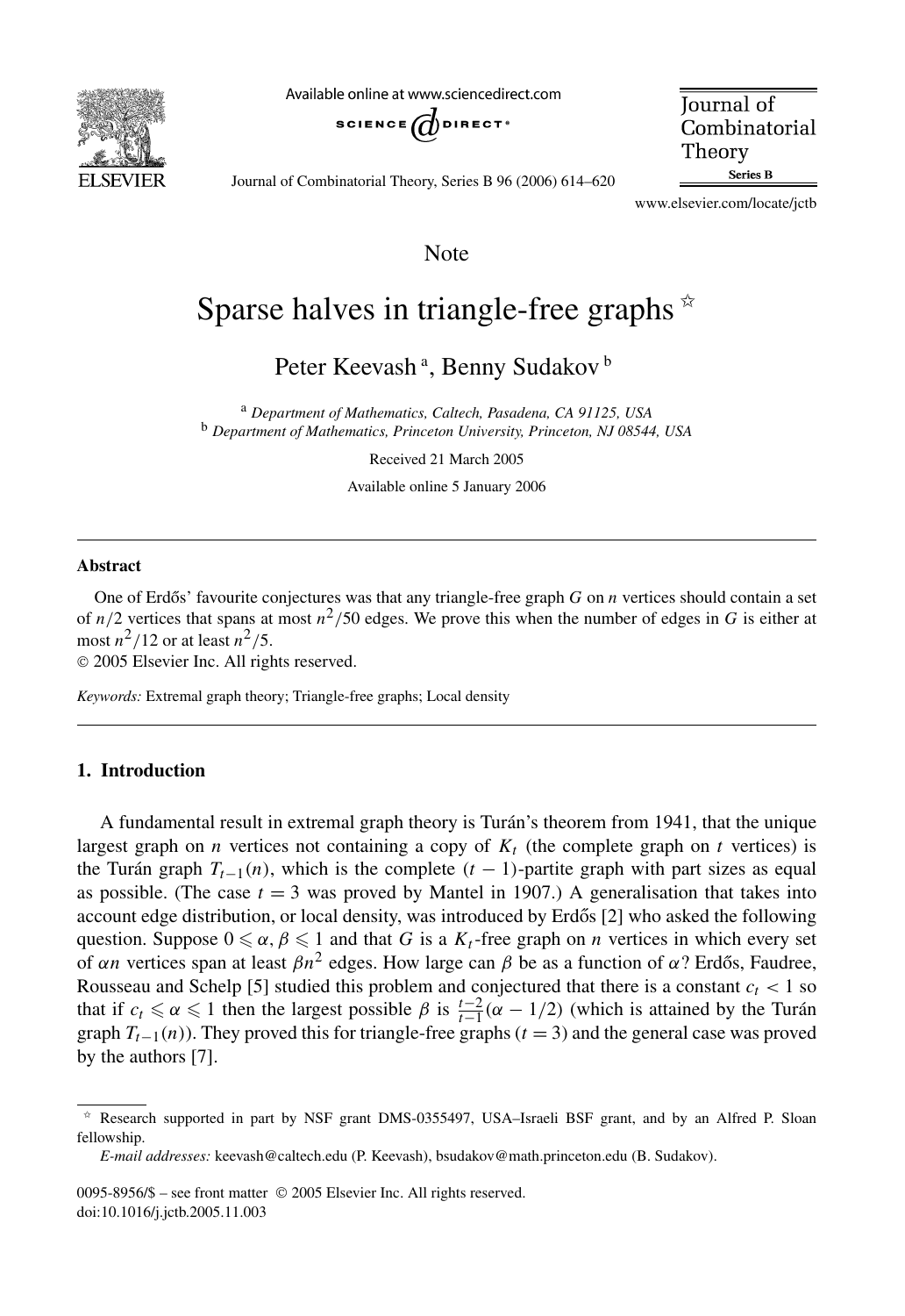Moreover, for triangle-free graphs and general  $\alpha$  it was conjectured in [5] that  $\beta$  is determined by a family of extremal triangle-free graphs. Besides the complete bipartite graph  $T_2(n)$  already mentioned, another important graph is  $C_5(n/5)$ , which is obtained from a 5-cycle by replacing each vertex *i* by an independent set  $V_i$  of size  $n/5$  (assuming for simplicity that *n* is divisible by 5), and each edge *ij* by a complete bipartite graph joining *Vi* and *Vj* (this operation is called a 'blow-up'). It is not difficult to see that a set *S* of *αn* edges spanning as few edges as possible will either contain  $V_i$  or be disjoint from  $V_i$  for all but at most one  $i$ ; indeed, if *S* intersects  $V_i$  and  $V_j$  non-trivially it is possible to increase one intersection and decrease the other without increasing the number of edges spanned by *S*. For  $2/5 \le \alpha \le 3/5$  it follows that every  $\alpha n$  vertices in  $C_5(n/5)$  span at least  $\frac{5\alpha-2}{25}n^2$  edges. This is larger than  $\frac{2\alpha-1}{4}n^2$  (the value for *T*<sub>2</sub>(*n*)) when  $\alpha$  < 17/30. Erdős et al. conjectured that above this value the largest  $\beta$  is always  $\frac{2\alpha-1}{4}$ , i.e., the constant *c*<sup>3</sup> (defined above) can be taken equal to 17*/*30. The best-known bound for this problem is due to Krivelevich [8], who showed that one can take  $c_3 < 3/5$ . They also conjectured that  $\beta$ is  $\frac{5\alpha-2}{25}$  for a certain range of  $\alpha$  below 17/30, including  $\alpha = 1/2$ .

The case  $\alpha = 1/2$  is an old question of Erdős that he returned to often in his problems papers, starting with [2], through to [3] where he offerred a \$ 250 prize for its solution. Here the conjecture is that any triangle-free graph on  $n$  vertices should contain a set of  $n/2$  vertices that spans at most  $n^2/50$  edges. Krivelevich [8] has shown that this holds when  $n^2/50$  is replaced by  $n^2/36$ . In this paper we prove the following result, which establishes the conjecture under an additional assumption on the total number of edges in the graph, and shows that  $C_5(n/5)$  is the unique extremal example in the range that we consider.

**Theorem 1.1.** Let G be a triangle-free graph on *n* vertices with at least  $n^2/5$  edges such that *every set of*  $\lfloor n/2 \rfloor$  *vertices of G spans at least*  $n^2/50$  *edges. Then*  $n = 10$ *m for some integer m and*  $G = C_5(2m)$ *.* 

Also, it is not difficult to obtain an analogous result for graphs with few edges.

**Proposition 1.2.** Let G be a triangle-free graph on *n* vertices with at most  $n^2/12$  edges. Then *some set of*  $\lfloor n/2 \rfloor$  *vertices of G spans at most*  $n^2/50$  *edges.* 

Another problem, that is similar in spirit, is to determine how many edges one may need to delete from a triangle-free graph on *n* vertices in order to make it bipartite. A long-standing conjecture of Erdős [2] is that at most  $n^2/25$  edges need to be deleted, and  $C_5(n/5)$  shows that this would be best possible. A related conjecture, that any  $K_4$ -free graph on *n* vertices can be made bipartite with the omission of at most  $n^2/9$  edges was proved recently by the second author [9]. For triangle-free graphs, the best-known bound is  $(1/18 - \epsilon)n^2$  for some calculable constant  $\epsilon > 0$ , obtained by Erdős, Faudree, Pach and Spencer [4].

Krivelevich [8] noticed that for regular graphs a bound in the local density problem implies a bound for the problem of making the graph bipartite. Indeed, suppose *n* is even, *G* is a *d*-regular graph on *n* vertices and *S* is a set of  $n/2$  vertices. Then  $dn/2 = \sum_{s \in S} d(s) = 2e(S) + e(S, S)$  and  $dn/2 = \sum_{s \notin S} d(s) = 2e(S) + e(S, S)$ , i.e.,  $e(S) = e(S)$ . Deleting the 2*e(S)* edges within *S* or *S* makes the graph bipartite, so if we could find *S* spanning at most  $n^2/50$  edges we would delete at most  $n^2/25$  in making G bipartite. The converse reasoning does not work, as may be seen from considering the blow-up  $P(n/10)$  (supposing *n* is divisible by 10), where *P* is the Petersen graph (see Fig. 1). In this graph every set of  $n/2$  vertices spans at least  $n^2/50$  edges (illustrated by the black circles), but it can be made bipartite by deleting only  $3n^2/100$  edges (illustrated by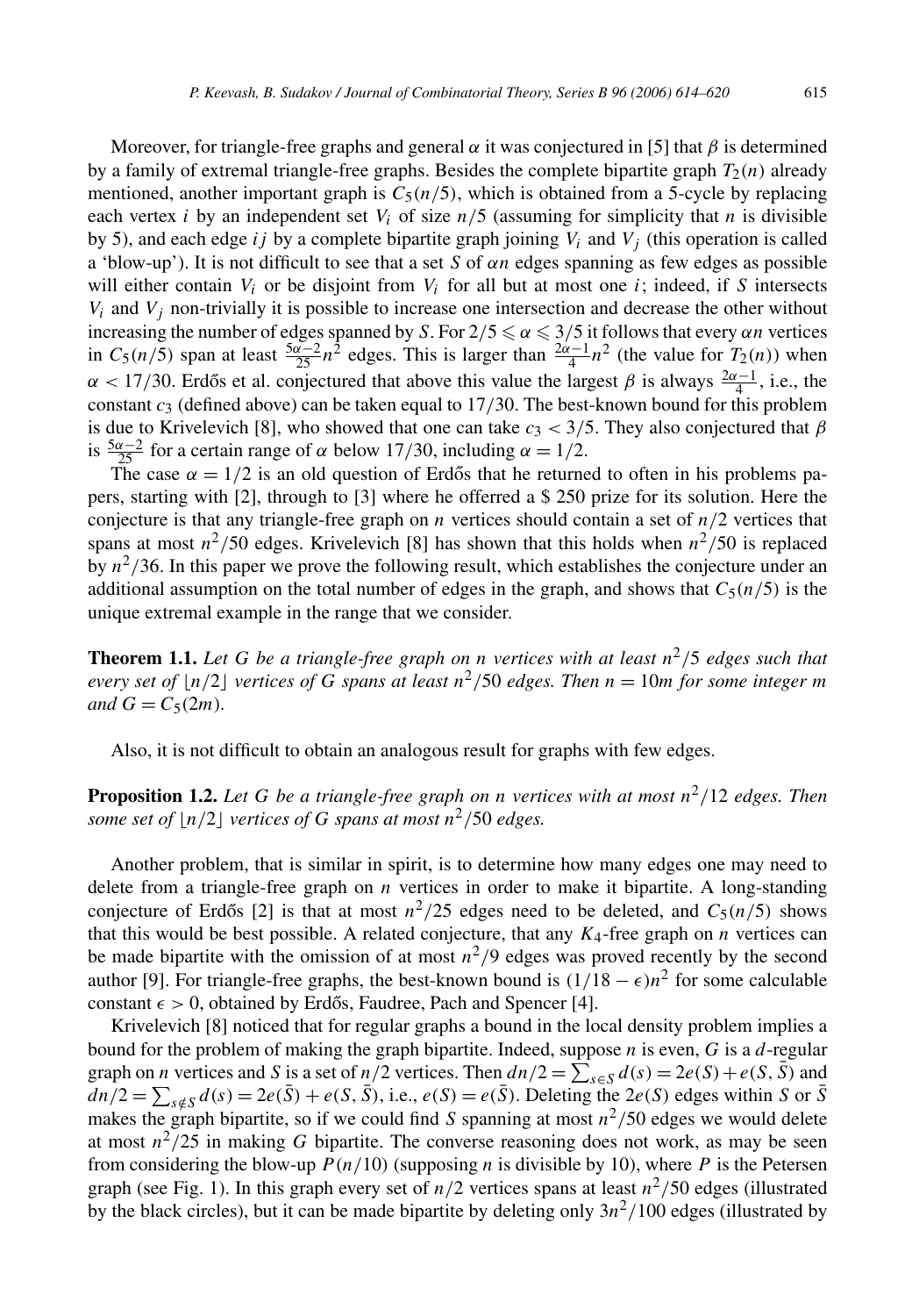

Fig. 1. The Petersen blow-up *P (n/*10*)*.

the bold lines). This seems to indicate that the local density problem may be harder, especially since it appears that there is not a unique extremal example. Noting that  $P(n/10)$  has  $3n^2/20$ edges, it seems interesting to extend our bound of  $n^2/12$  in Proposition 1.2 to  $3n^2/20$ . We expect that graphs with between  $3n^2/20$  and  $n^2/5$  edges will be the most challenging to deal with.

It is not difficult to show (see [4]) that if *G* is a triangle-free graph on *n* vertices with  $e \ge n^2/5$ edges then it can be made bipartite by deleting at most  $n^2/25$  edges. Some extensions of this result can be found in [6]. With Theorem 1.1 we solve the local density problem in the same range.

**Notation.** Suppose *G* is a graph. For a vertex *v* we let  $N(v)$  denote its neighbourhood and  $d(v) = |N(v)|$  its degree. If *X* is a set of vertices then  $G[X]$  is the restriction of *G* to *X*, i.e., the graph with vertex set *X* whose edges are edges of *G* with both endpoints in *X*. We write  $e(X) = e(G[X])$  for the number of edges in *X*. If *X* and *Y* are sets of vertices then  $e(X, Y)$  is the number of edges with one endpoint in *X* and the other in *Y*. For an integer *t*, the blow-up  $G(t)$ is the graph obtained from  $G$  by replacing each vertex  $i$  by an independent set  $V_i$  of size  $t$ , and each edge *ij* by a complete bipartite graph joining  $V_i$  and  $V_j$ .

#### **2. Proof of Proposition 1.2**

Throughout this note we will repeatedly use the two following standard averaging arguments. Suppose we have a graph containing a set *X* of *x* vertices, such that there are  $e_1$  edges with exactly one endpoint in *X* and  $e_2$  edges with both endpoints in *X*. Then for any integer *y* with  $0 \leq y \leq x$ , by considering a random *y*-subset of *X* we see that:

- (i) there is a subset of *X* of size *y* containing at most  $(y/x)^2e_2$  edges, and
- (ii) there is a subset  $Y$  of  $X$  of size  $y$  so that the number of edges incident to  $Y$ , i.e., having at least one endpoint in *Y*, is at most  $(y/x)e_1 + (y/x)^2 e_2 \le (y/x)(e_1 + e_2)$ .

Suppose *G* is a triangle-free graph on *n* vertices and  $\theta n^2$  edges. As a warm-up, we note that the case  $\theta \leq 2/25$  is easy to deal with: by averaging there is a set of  $n/2$  vertices spanning at most  $(1/2)^2 \theta n^2 \leq n^2/50$  edges. With a little more work we can deal with the range  $\theta \leq$ 1*/*12 as follows. Let *I* be an independent set of size 2*θn* (we can choose such a set inside the neighbourhood of a vertex of maximum degree). Let  $I' = V(G) - I$  and suppose that there are  $\phi n^2$  edges in *G*[*I'*]. By averaging some set of *n/*2 vertices in *I'* spans at most  $(\frac{1/2}{1-2\theta})^2 \phi n^2 \ge$  $n^2/50$  edges, so we can assume  $\phi \ge \frac{2}{25}(1-2\theta)^2$ . Now by averaging there is a subset  $J \subseteq I'$  of  $(1/2 - 2\theta)n$  vertices so that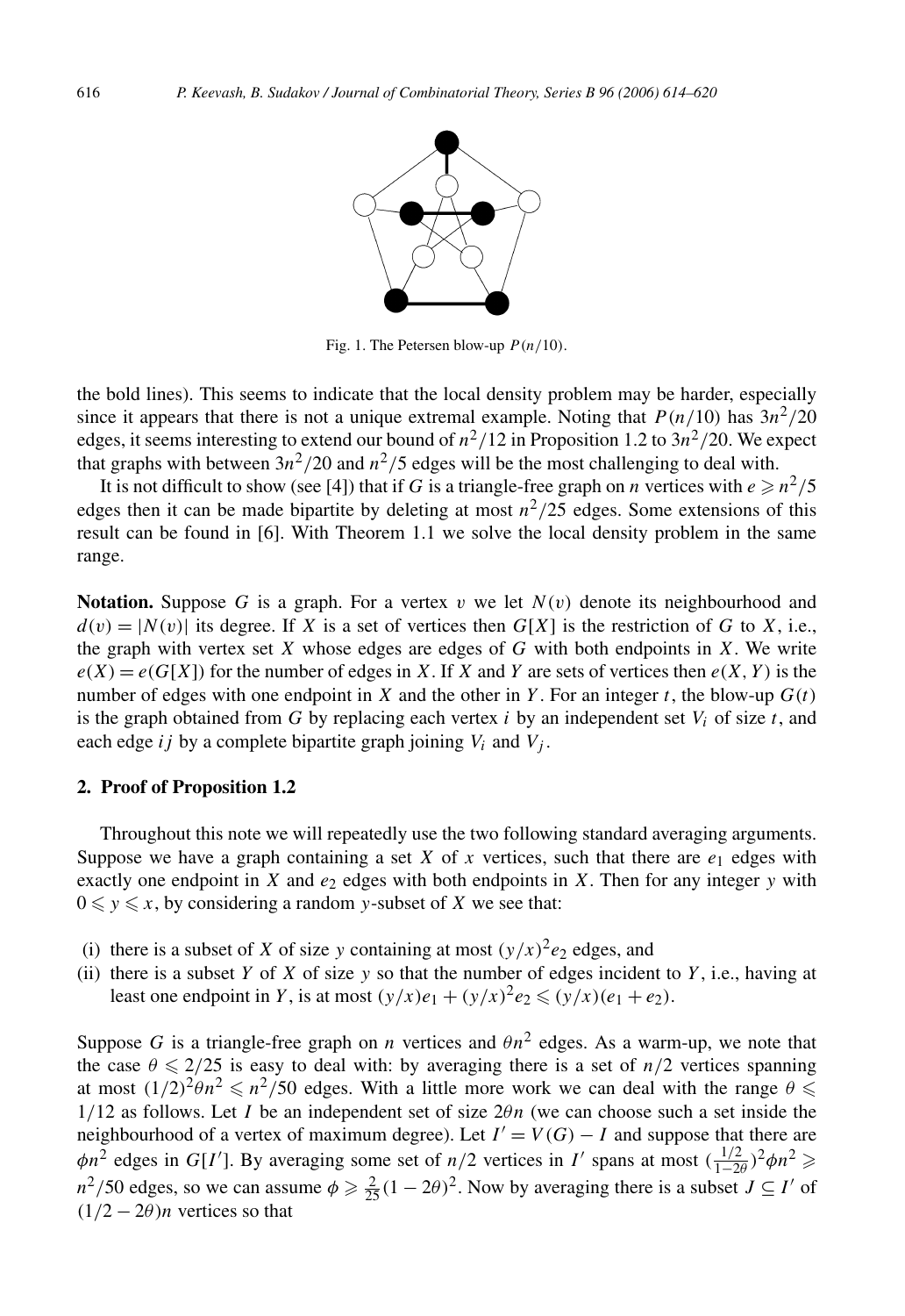$$
n^{-2}e(I \cup J) \le n^{-2} \left( \frac{1/2 - 2\theta}{1 - 2\theta} \left( e(G) - e(I') \right) + \left( \frac{1/2 - 2\theta}{1 - 2\theta} \right)^2 e(I') \right)
$$
  
=  $\frac{1/2 - 2\theta}{1 - 2\theta} (\theta - \phi) + \left( \frac{1/2 - 2\theta}{1 - 2\theta} \right)^2 \phi$   
=  $\frac{1/2 - 2\theta}{1 - 2\theta} \theta - \frac{1/2 - 2\theta}{2(1 - 2\theta)^2} \phi$   
 $\le \frac{1/2 - 2\theta}{1 - 2\theta} \theta - (1/2 - 2\theta)/25 \le 1/50.$ 

Here the last inequality follows from the fact that the function  $f(t) = \frac{1/2-2t}{1-2t}t - (1/2-2t)/25$ is increasing when  $t \leq 1/12$ .

### **3. Proof of Theorem 1.1**

We will need a result of Andrásfai, Erdős and Sós [1], which states that if G is a triangle-free graph on *n* vertices with minimum degree at least  $2n/5$  then either *G* is bipartite or  $G = C_5(n/5)$ is the blow-up of a 5-cycle. $<sup>1</sup>$ </sup>

Now let *G* be a triangle-free graph on *n* vertices with at least  $n^2/5$  edges such that every set of  $\lfloor n/2 \rfloor$  vertices of *G* spans at least  $n^2/50$  edges. We will show that *n* is divisible by 10 and  $G = C_5(n/5)$ .

First suppose that we have proved the theorem under the assumption that *n* is divisible by 10, and consider the case when *n* is not divisible by 10. Then every set of  $\lfloor n/2 \rfloor$  vertices of *G* spans at least  $\lceil n^2/50 \rceil > n^2/50$  edges, since  $n^2/50$  is not an integer. Consider the blow-up  $H = G(10)$ , obtained by replacing each vertex *i* of *G* by a set  $V_i$  of size 10. Then *H* has  $h = 10n$  vertices and at least  $h^2/5$  edges. As noted in the introduction, it is not difficult to see that there is a set *S* of *h/*2 vertices spanning the minimal number of edges which either contains or is disjoint from the set  $V_i$  for all but at most one index *i*. Then *S* contains  $\lfloor n/2 \rfloor$  sets  $V_i$ , so it spans at least  $100\left[n^2/50\right] > h^2/50$  edges. Applying the theorem to *H* we see that  $H = C_5(2n)$ . But then *H* has a set of  $h/2$  vertices spanning  $h^2/50$  edges, a contradiction. Therefore we can assume that *n* is divisible by 10.

Next we mention two simple consequences of the fact that *G* is triangle-free. One is that for any vertex  $v$  the neighbourhood  $N(v)$  is an independent set. Another is that any set of vertices  $U$ spans at most  $|U|^2/4$  edges, by Mantel's theorem.

We start the argument with the following useful observation. Suppose that *G* contains an independent set *I* of size  $(2/5 + t)n$  for some  $t > 0$ , and that there is a vertex *v* with at least *(*1*/*5−*t)n* neighbours in *I* . Then *v* has less than *(*1*/*10−*t)n* neighbours outside *I* . For otherwise we can add a set of size  $(1/10 - t)n$  from  $N(x)\setminus I$  to obtain a set of size  $n/2$  in which the only edges are those going between  $N(x)\setminus I$  and  $I\setminus N(x)$ .<sup>2</sup> The number of such edges is at most  $(1/10 - t)n \cdot (1/5 + 2t)n = (1/50 - 2t^2)n^2 < n^2/50$ , a contradiction.

Suppose that the maximum degree of *G* is  $(2/5 + t)n$ , where  $t \ge 0$ . We divide the proof into two cases according to the value of *t*.

 $1$  Note that this theorem immediately implies our theorem when restricted to regular graphs, i.e., any regular trianglefree graph on *n* vertices with at least  $n^2/5$  edges contains a set of  $n/2$  vertices that spans at most  $n^2/50$  edges.

<sup>&</sup>lt;sup>2</sup> Since *n* is divisible by 10 and  $|I| = (2/5 + t)n$  is an integer we see that *tn* is an integer, and so  $(1/10 - t)n$  is an integer. Similar comments apply throughout the proof, but we will not labour the point.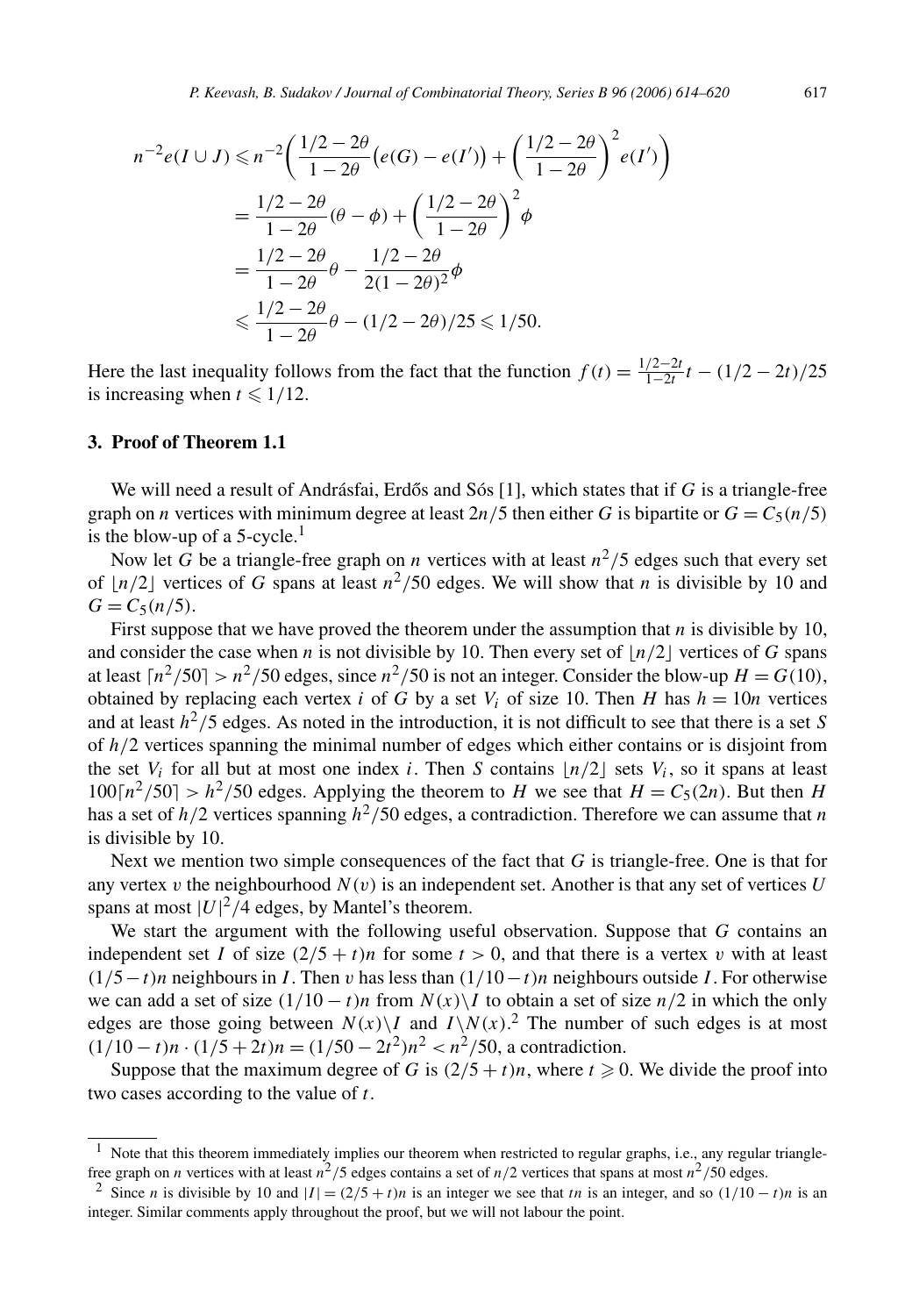**Case 1.**  $t \ge 1/135$ .

Let *A* be the neighbourhood of a vertex of maximum degree, so  $|A| = (2/5 + t)n$ . Since *A* is an independent set, we certainly have *t <* 1*/*10. Let *B* be the set of vertices with at least  $(1/5 - t)n$  neighbours in *A*, and let *C* be the set of vertices not in *A* or *B*. By the previous observation every vertex in *B* has less than  $(1/10 - t)n$  neighbours outside *A*.

By definition every vertex in *C* has less than  $(1/5 - t)n$  neighbours in *A*. We claim that  $|C|$  < (1/10 − *t*)*n*. Otherwise let *X* ⊆ *C* has size  $(1/10 - t)n$  and considers *A* ∪ *X*, which has size *n/*2. Now

$$
n^2/50 \le e(A \cup X) < |X| \cdot (1/5 - t)n + |X|^2/4
$$
\n
$$
= (1/10 - t)(1/5 - t)n^2 + (1/10 - t)^2 n^2/4
$$
\n
$$
= n^2/50 + (5t^2/4 - 7t/20 + 1/400)n^2,
$$

which gives  $5t^2/4 - 7t/20 + 1/400 > 0$ . Solving the quadratic and recalling that  $t < 1/10$  we  $\frac{1}{2}$   $\frac{1}{20}$   $\frac{1}{20}$   $\frac{1}{20}$   $\frac{1}{20}$   $\frac{1}{20}$   $\frac{1}{20}$   $\frac{1}{20}$   $\frac{1}{20}$   $\frac{1}{20}$   $\frac{1}{20}$   $\frac{1}{20}$   $\frac{1}{20}$   $\frac{1}{20}$   $\frac{1}{20}$   $\frac{1}{20}$   $\frac{1}{20}$   $\frac{1}{20}$   $\frac{1}{20}$   $\frac{1}{20}$   $\$ 

It follows that  $|B| = n - |A| - |C| > n/2$ . Consider  $Y \subseteq B$  of size  $n/2$ . Recalling that every vertex in *B* has less than  $(1/10 - t)n$  neighbours outside *A* we have  $n^2/50 \le e(Y)$  <  $\frac{1}{2} \cdot n/2 \cdot (1/10 - t)n$ , so  $t < 1/50$ .

Let *D* be the set of vertices  $v \in B$  with at most  $(1/5+2t)n$  neighbours in *A*. Vertices in *B* have less than  $(1/10 - t)n$  neighbours outside A, so vertices in D have degree less than  $(3/10 + t)n$ . Recall that the maximum degree of *G* is  $(2/5 + t)n$  and let  $|D| = pn$ . Now we have

$$
2/5 \le 2e(G)/n^2 = n^{-2} \sum_{v} d(v) \le n^{-2} (|D|(3/10+t)n + (n-|D|)(2/5+t)n)
$$
  
=  $p(3/10+t) + (1-p)(2/5+t) = 2/5 + t - p/10,$ 

so  $p \le 10t$ . Now we note that the only edges of *G* within *B* are those internal to *D*. Indeed, in any other pair of vertices, both have at least *(*1*/*5−*t)n* neighbours in *A*, and one vertex has more than  $(1/5 + 2t)$  neighbours in *A*. Since  $|A| = (2/5 + t)n$  they must have a common neighbour in *A*. Therefore these vertices are non-adjacent, as *G* is triangle-free. This implies that any set of  $n/2$  vertices in *B* spans at most  $e(D) \leq D^2/4 \leq 25t^2n^2$  edges. Since  $t \leq 1/50$  this is less than  $n^2/50$ , so we have a contradiction. This completes the analysis of the first case.

**Case 2.** *t <* 1*/*135.

Let  $e \ge n^2/5$  be the number of edges in *G*. By the Cauchy–Schwartz inequality, we have

$$
\frac{1}{n}\sum_{v} \sum_{u \in N(v)} d(u) = \frac{1}{n}\sum_{v} d(v)^2 \ge \left(\frac{\sum_{v} d(v)}{n}\right)^2 = 4e^2/n^2.
$$

Moreover equality holds only if all degrees in *G* are exactly  $2e/n \ge 2n/5$ . In this case we can apply the theorem of Andrásfai, Erdős and Sós mentioned earlier. *G* cannot be bipartite, as then one of its parts would have size at least  $n/2$  and contain no edges at all! It follows that  $G = C_5(n/5)$ ,  $\sum_{u \in N(v)} d(u) > 4e^2/n^2$ . Let  $A = N(v)$  (an independent set) and suppose  $|A| = (2/5 + s)n$ , as required. We can assume then that equality does not hold, so there is a vertex  $v$  for which where  $s \leq t < 1/135$ .

There is some vertex  $a \in A$  with  $d(a) \geq (2/5 - s)n$ . Otherwise we would have

$$
\sum_{a \in A} d(a) < (2/5 + s)n \cdot (2/5 - s)n = (4/25 - s^2)n^2 \leq 4e^2/n^2,
$$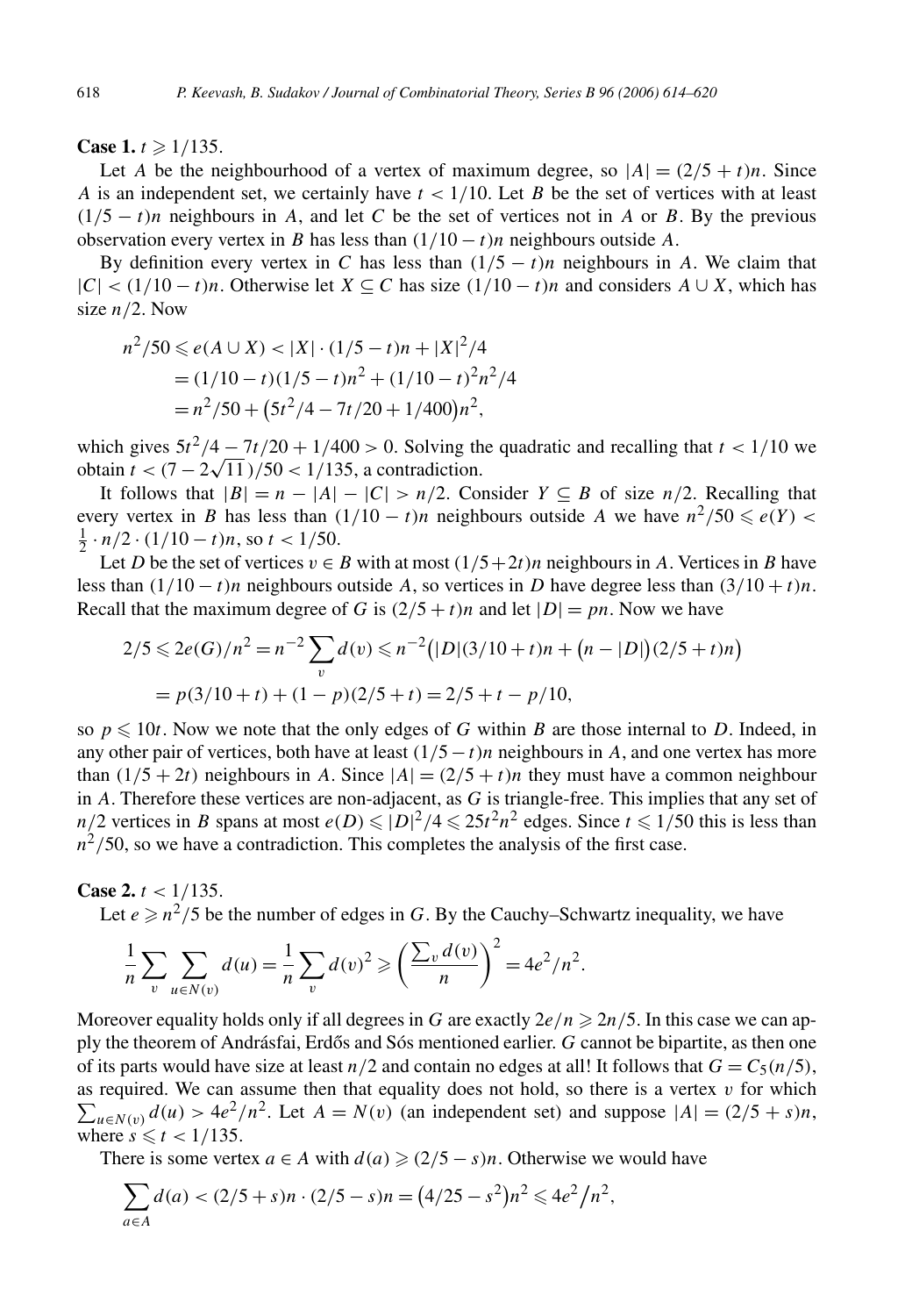a contradiction. Let *B* be a subset of  $N(a)$  of size  $(2/5 - s)n$  and let *C* be the set of vertices not in *A* ∪ *B*. By definition, *B* is an independent set disjoint from *A* and  $|C| = n - |A| - |B| = n/5$ .

By our construction the number of edges between *A* and *B* ∪ *C* equals  $\sum_{a \in A} d(a) > 4e^2/n^2$ and therefore the set *B* ∪ *C* spans less than  $e - 4e^2/n^2$  edges. Since  $e \ge n^2/5$  and  $f(t) =$ *t* − 4*t*<sup>2</sup> is a decreasing function for *t*  $\geq$  1/5 we have that the number of edges of *G*[*B* ∪ *C*] is less than  $n^2/25$ . Then, by the second averaging argument mentioned in the previous section, there is some subset  $X \subseteq C$  of size  $n/2 - |B| = (1/10 + s)n$  incident to less than  $(n/2 - |B|)/|C| \cdot n^2/25 = (1/2 + 5s)n^2/25$  edges of *G*[*B* ∪ *C*]. Since *B* is an independent set, we have that  $1/50 \le n^{-2}e(B \cup X) < 1/50 + s/5$  and so  $s > 0$ .

Suppose that there are  $\beta n^2$  edges with both endpoints in *C*. Then  $e(C, B) \leq (1/25 - \beta)n^2$ and taking *X* to be a random subset of *C* of size  $(1/10 + s)n$  we can improve the previous computation as follows:

$$
1/50 \le n^{-2}e(B \cup X) \le \left(\frac{1}{2} + 5s\right)e(C, B) + \frac{1}{2} + 5s^2e(C)\right)/n^2
$$
  
\n
$$
\le \frac{1}{2} + 5s\left(\frac{1}{2} - \beta\right) + \frac{1}{2} + 5s^2\beta
$$
  
\n
$$
= \frac{1}{2} + 5s^2/25 - \frac{1}{4} - 25s^2\beta.
$$

Since  $s < 1/135$ , this gives  $\beta \le (4s/5)/(1 - 100s^2) \le 81s/100$ .

Let *K* be the set of vertices in *C* with at least  $(1/5 - s)n$  neighbours in *A*, and let  $L = C\backslash K$ . Recalling the observation made in the third paragraph of the proof, we see that every vertex in *K* has at most  $(1/10 - s)n$  neighbours outside A.

Suppose that  $|K| \ge 4sn$ . Let  $K' \subseteq K$  be a set of size 4*sn*. Suppose there are  $\alpha n^2$  edges of  $G[B \cup C]$  incident to *K*<sup>'</sup>, where we have  $\alpha \leq 4s(1/10 - s)$ . There is some set  $K'' \subseteq C\backslash K'$ of size  $n/2 - |B \cup K'|$  incident to at most  $(n/2 - |B \cup K'|)/|C \setminus K'| \cdot (1/25 - \alpha)n^2$  edges of  $G[B \cup C]$ . Then

$$
1/50 \le n^{-2}e(B \cup K' \cup K'') \le \alpha + \frac{1/10 - 3s}{1/5 - 4s}(1/25 - \alpha)
$$
  
\n
$$
\le \alpha + (1/2 - 5s)(1/25 - \alpha) = 1/50 - s/5 + (1/2 + 5s)\alpha
$$
  
\n
$$
\le 1/50 - s/5 + (1/2 + 5s) \cdot 4s(1/10 - s)
$$
  
\n
$$
= 1/50 - 20s^3.
$$

This contradiction shows that  $|K| < 4sn$ .

Recall that, by definition of *K*, each vertex in  $L = C\ K$  has less than  $(1/5 - s)n$  neighbours in *A*. Since  $s < 1/135$ , we also have that  $|L| = |C| - |K| > (1/5 - 4s)n > (1/10 - s)n$ . By averaging there is some  $L' \subseteq L$  of size  $(1/10 - s)n$  so that  $e(A \cup L') \le |L'|(1/5 - s)n +$  $(|L'|/|L|)^2 e(C)$ . Now  $|L'|/|L| < (1/10 - s)/(1/5 - 4s) < 1/2 + 10s$  and  $(1/2 + 10s)^2 <$ <sup>1</sup>*/*<sup>4</sup> <sup>+</sup> <sup>11</sup>*s*. Recalling that *<sup>n</sup>*−2*e(C)* <sup>=</sup> *β <* <sup>81</sup>*s/*100 we have

$$
1/50 \le n^{-2}e(A \cup L') \le (1/10 - s)(1/5 - s) + (1/4 + 11s) \cdot 81s/100
$$
  
  $\le 1/50 - 39s/400 + 10s^2$ .

This gives  $10s^2$  *>* 39*s*/400 *> s*/11, i.e., *s* > 1/110, a contradiction that completes the proof.

#### **References**

[1] B. Andrásfai, P. Erdős, V.T. Sós, On the connection between chromatic number, maximal clique and minimal degree of a graph, Discrete Math. 8 (1974) 205–218.